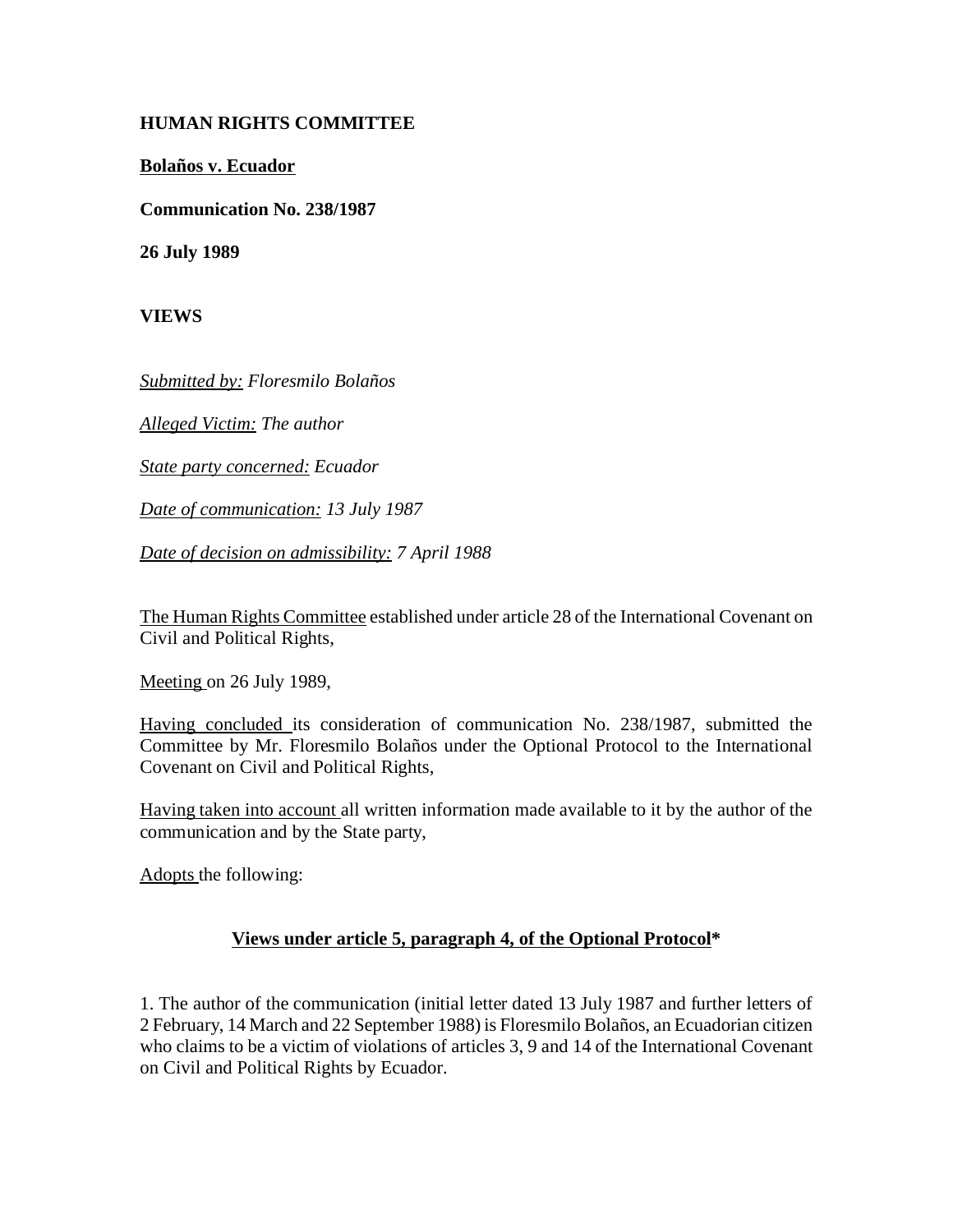2.1 He states that he has been detained since November 1982 without bail at the Centro de Detencion Provisional in Quito in connection with the investigation of the murder of Mr. Ivan Egas, whose body was found on 11 September 1982 in the lions' cage at the zoological garden of the Military Academy where the author has been employed. He claims to be innocent of the crime and that he was arrested without any evidence against him. It is *suggested* that Ivan Egas had been the lover of a colonel's wife, that the colonel had him killed and that the body was subsequently taken by other persons into the lions' cage. He further alleges that his right to be tried within a reasonable time has been violated, in particular, that while Ecuadorian law provides that detention before indictment should not exceed 60 days, he was detained for over five years prior to being indicted in December 1987. The delay in the proceedings is allegedly attributable to the involvement of military personnel, who are using the author as a scapegoat to cover the colonel's crime. The author furthermore complains that whereas he has been continuously kept under detention, the other persons accused have been at liberty pending trial.

2.2 With respect of the exhaustion of domestic remedies, the author states that the pre-trial investigation was completed only in December 1987, when the President of the High Court of Justice in Quito indicted him and six other persons. The author appealed without success against the decision of the High Court to indict him as an accomplice.

3. By its decision of 19 October 1987, the Working Group of the Human Rights Committee transmitted the communication under rule 91 of the Committee's rules of procedure to the State party, requesting information and observations relevant to the question of the admissibility of the communication.

4.1 The Committee took note of the observations of the State party, dated 2 February 1988, that proceedings against the author were under way in the High Court of Justice in Quito, and of the author's comments thereon, dated 14 March 1988, that, because of the alleged involvement of military figures in the case, proceedings before the High Court had been unreasonably prolonged and that he had already been detained for five years and six months.

4.2 The Committee ascertained, as it is required to do under article 5, paragraph 2 (a), of the Optional Protocol, that the same matter was not being examined under another procedure of international investigation or settlement.

With regard to article 5, paragraph 2 (b), of the Optional Protocol, concerning the exhaustion of domestic remedies, the Committee noted that the judicial proceedings against Mr. Bolaños had been unreasonably prolonged and that the State party had not indicated that there were effective remedies against such prolongation. In the circumstances, the Committee found that it was not precluded from considering the communication.

5. On 7 April 1988, the Human Rights Committee decided that the communication was admissible.

6.1 By note of 29 July 1988, the State party indicates that on 24 June 1988 a hearing was held at the Superior Court in Quito concerning the murder of Ivan Egas. The State party does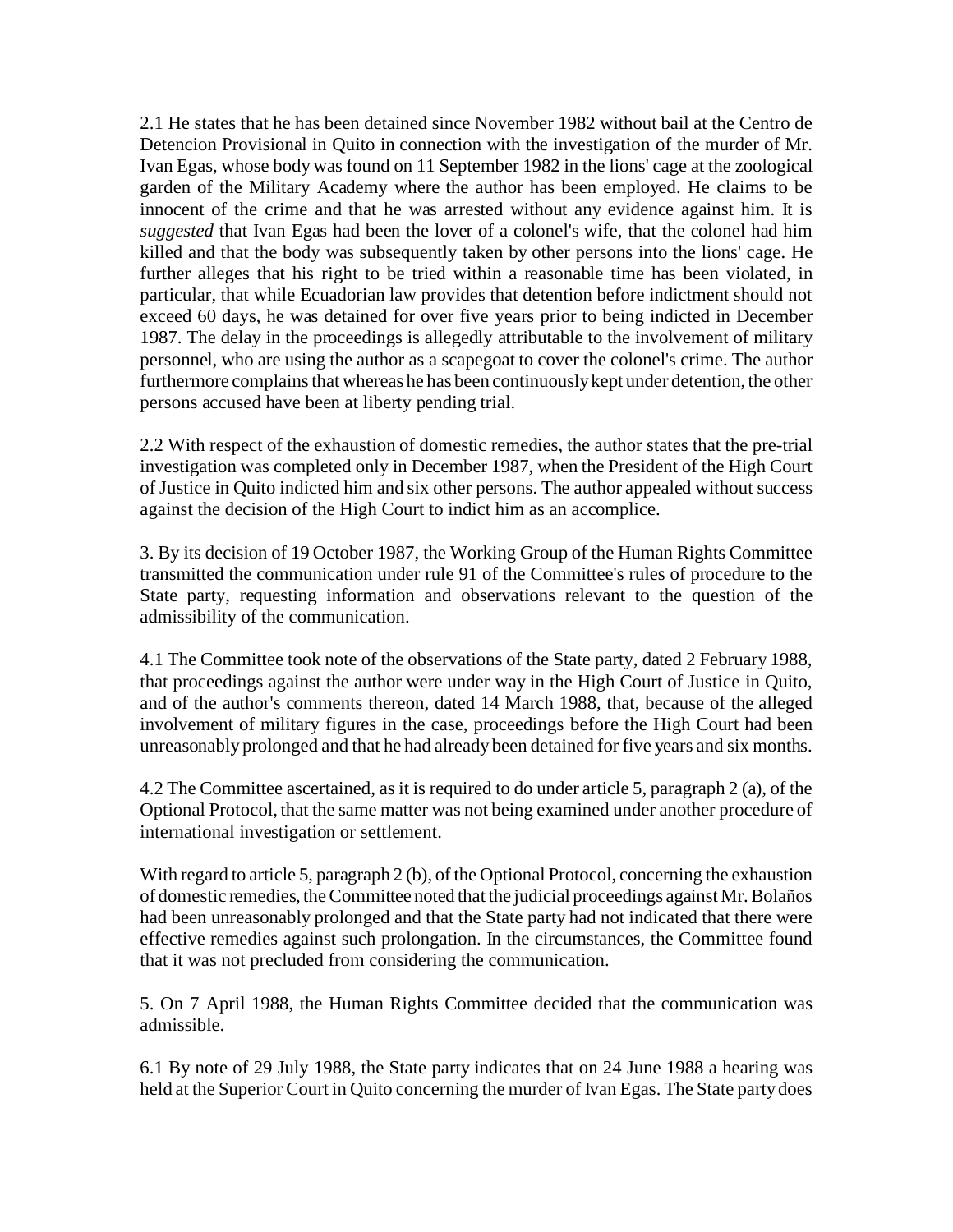not provide any explanations or statements concerning the specific violations of the Covenant alleged to have occurred.

6.2 In a letter dated 22 September 1988 the author reiterates his innocence, observing that he has been arbitrarily detained for six years and that no judgement has yet been issued, or is expected in the near future, in his case.

7. The Human Rights Committee has considered the present communication in the light of all written information made available to it by the parties, as provided in article 5, paragraph 1, of the Optional Protocol. In adopting its views, the Committee stresses that it is not making any finding on the guilt or innocence of Mr. Bolaños but solely on the question whether any of his rights under the Covenant have been violated.

8.1 The author of the communication claims that there have been breaches of articles 3, 9 and 14 of the Covenant. In formulating its views the Committee takes into account the failure of the State party to furnish certain information and clarifications, in particular with regard to the reasons for Mr. Bolaños' detention without bail and for the delays in the proceedings, and with regard to the allegations of unequal treatment of which the author has complained. It is implicit in article 4, paragraph 2, of the Optional Protocol that the State party has the duty to investigate in good faith all allegations of violations of the Covenant made against it and its authorities, and to furnish to the Committee all relevant information. In the circumstances, due weight must be given to the author's allegations.

8.2 With respect to the author's allegations concerning a violation of article 3 of the Covenant, it is not clear in what particular respect that article has been invoked and the Committee is unable to make a finding in this regard.

8.3 With respect to the prohibition of arbitrary arrest or detention contained in article 9 of the Covenant, the Committee observes that although the State party has indicated that the author was suspected of involvement in the murder of Ivan Egas it has not explained why it was deemed necessary to keep him under detention for five years prior to his indictment in December 1987. In this connection the Committee notes that article 9, paragraph 3, of the Covenant provides that anyone arrested on a criminal charge "shall be entitled to trial within a reasonable time or to release. It shall not be the general rule that persons awaiting trial shall be detained in custody, but release may be subject to guarantees to appear for trial ...". The Committee further observes that article 9, paragraph 5, of the Covenant provides that "anyone who has been the victim of unlawful arrest or detention shall have an enforceable right to compensation".

8.4 With respect to the requirement of a fair hearing within the meaning of article 14, paragraph 1, of the Covenant, the Committee notes that the concept of fair hearing necessarily entails that justice be rendered without undue delay, and refers in this connection to its prior case law (Muñoz v. Peru, communication No. 203/1986, views adopted on 4 November 1988, para. 11.2). Furthermore, the Committee notes that article 14, paragraph 3 (c), guarantees the right to be tried without undue delay, and concludes that, on the basis of the information before it the delays encountered by the author in the determination of the